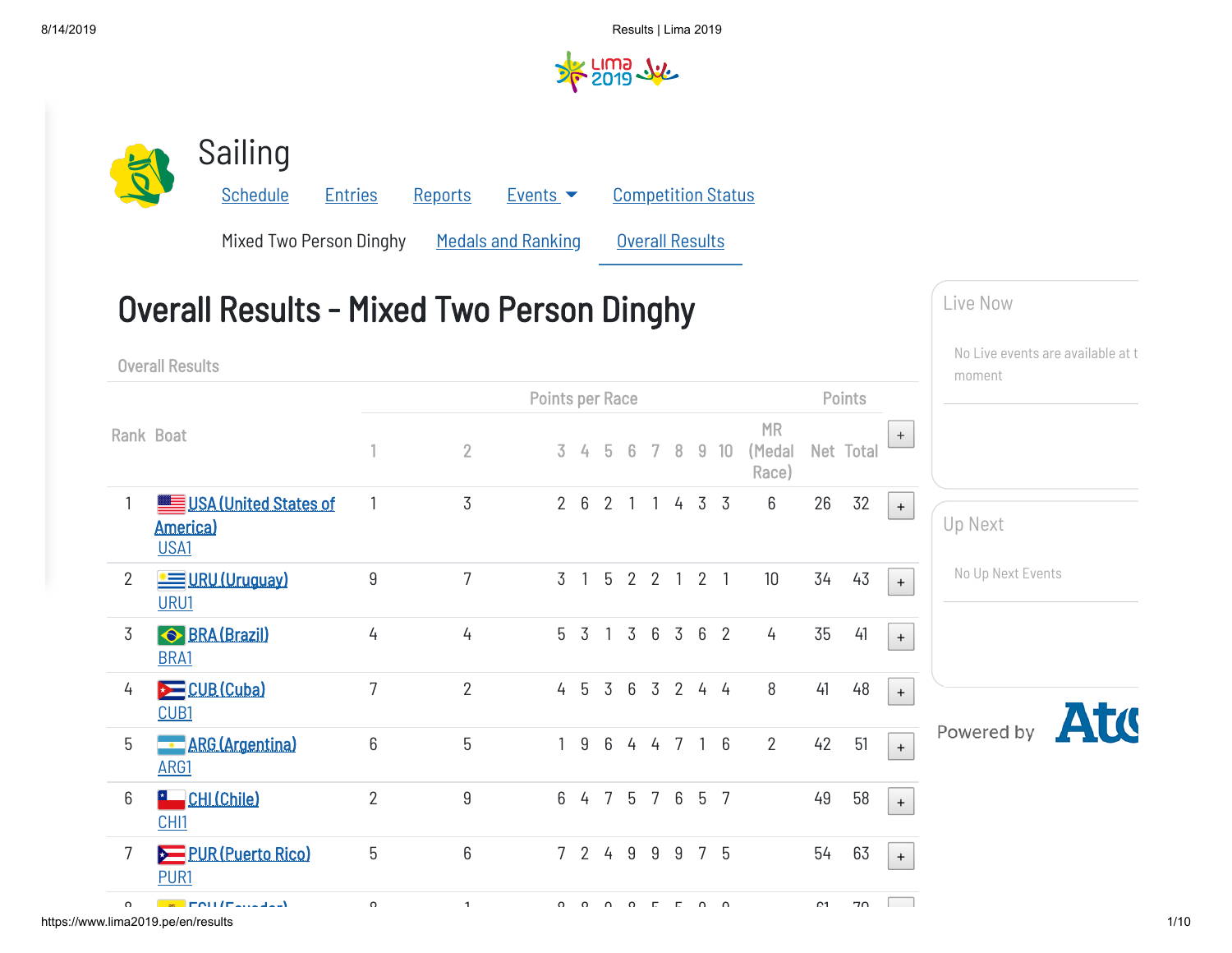| 8/14/2019 |    |                                              |    | Results   Lima 2019                     |  |                        |  |  |  |  |  |  |    |    |           |
|-----------|----|----------------------------------------------|----|-----------------------------------------|--|------------------------|--|--|--|--|--|--|----|----|-----------|
|           | ŏ  | <b>EU LUILCUADOR</b><br>ECU1                 | ŏ  |                                         |  | <b>A</b> A A A A A A   |  |  |  |  |  |  | ΟI | 7U | $+$       |
|           |    | <b>PER(Peru)</b><br>PER <sub>1</sub>         | 10 | DSO (Disqualification) 10 7 8 7 8 8 8 8 |  |                        |  |  |  |  |  |  | 74 | 85 | $+$       |
|           | 10 | <b>GUA</b> (Guatemala)<br><u>  ශ</u><br>GUA1 |    |                                         |  | 9 10 10 10 10 10 10 10 |  |  |  |  |  |  | 80 | 90 | $\ddot{}$ |

## Legend

DSQ: Disqualification MR: Medal Race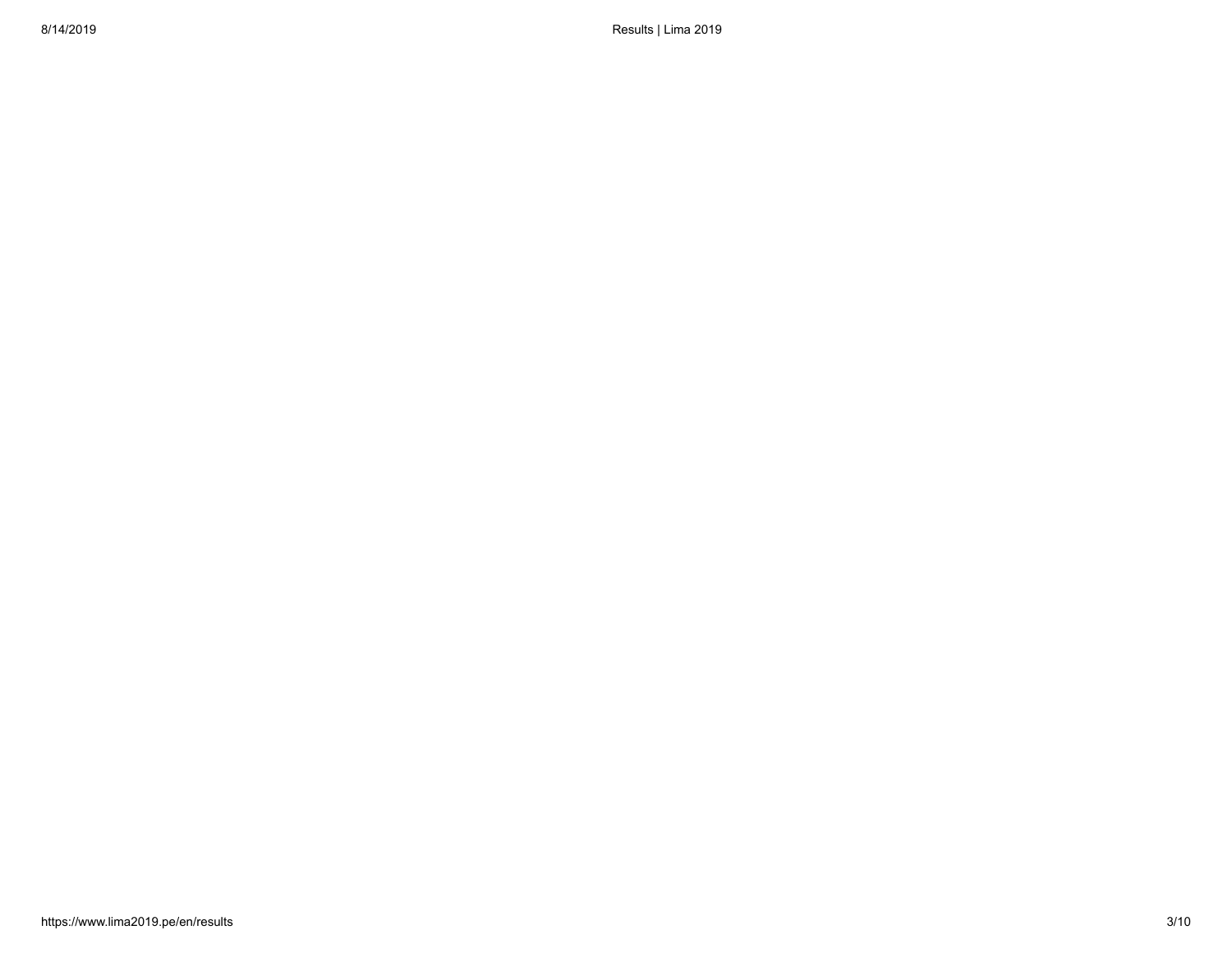## **LEARN MORE ABOUT** FOLLOW US

## f y o a .. in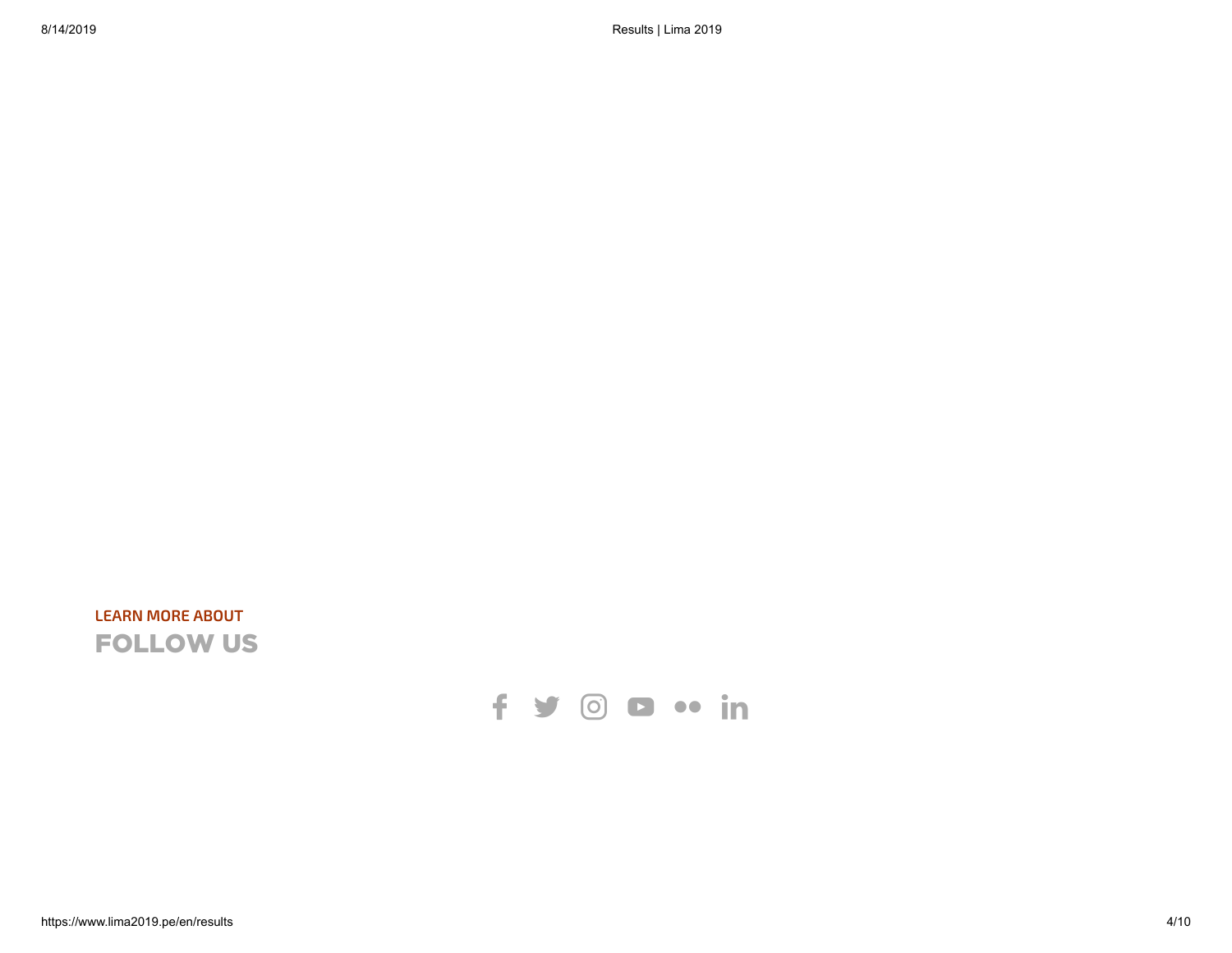

Organizers



 $\mathbb{C}$ 



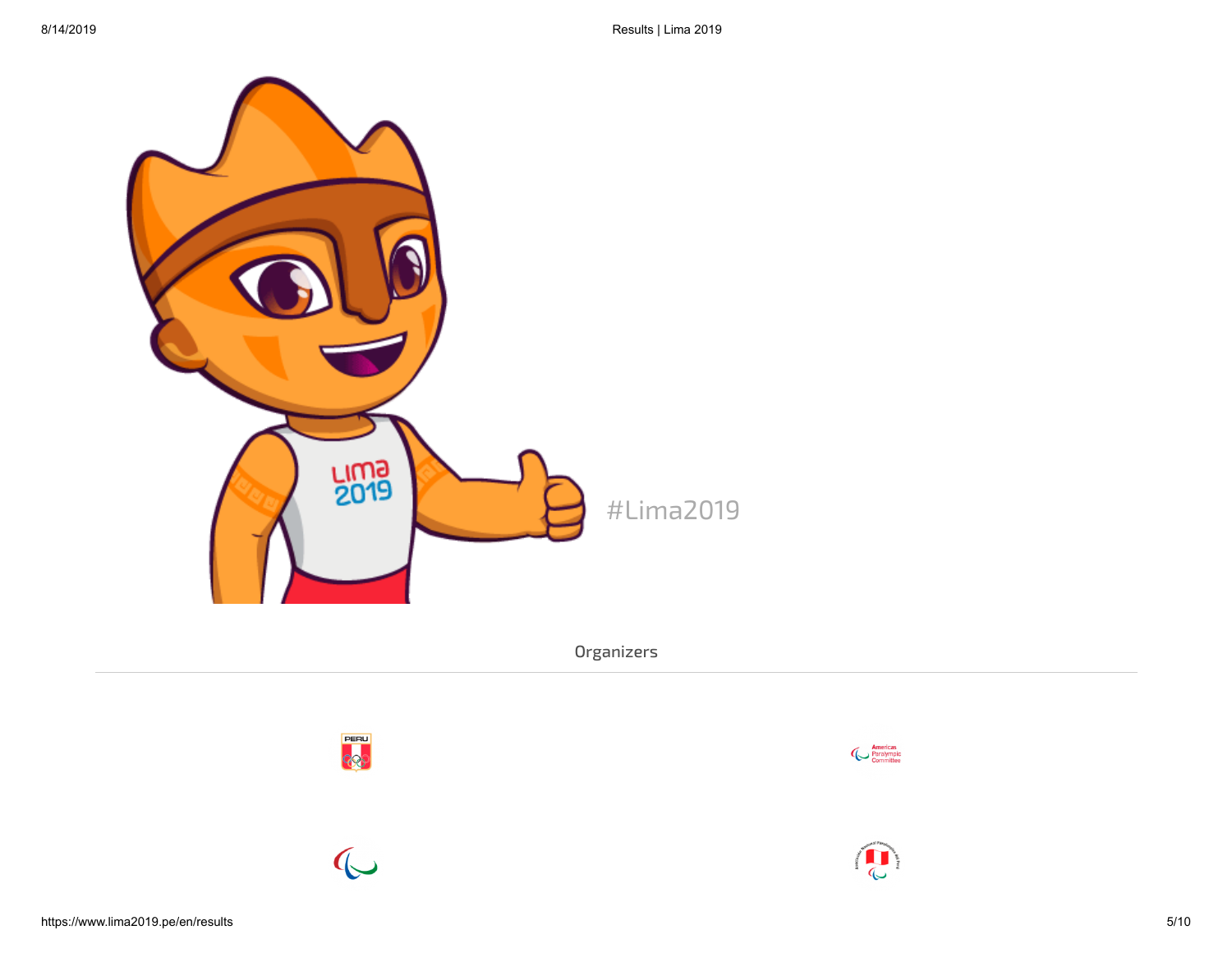



## Gold Sponsors - Pan American





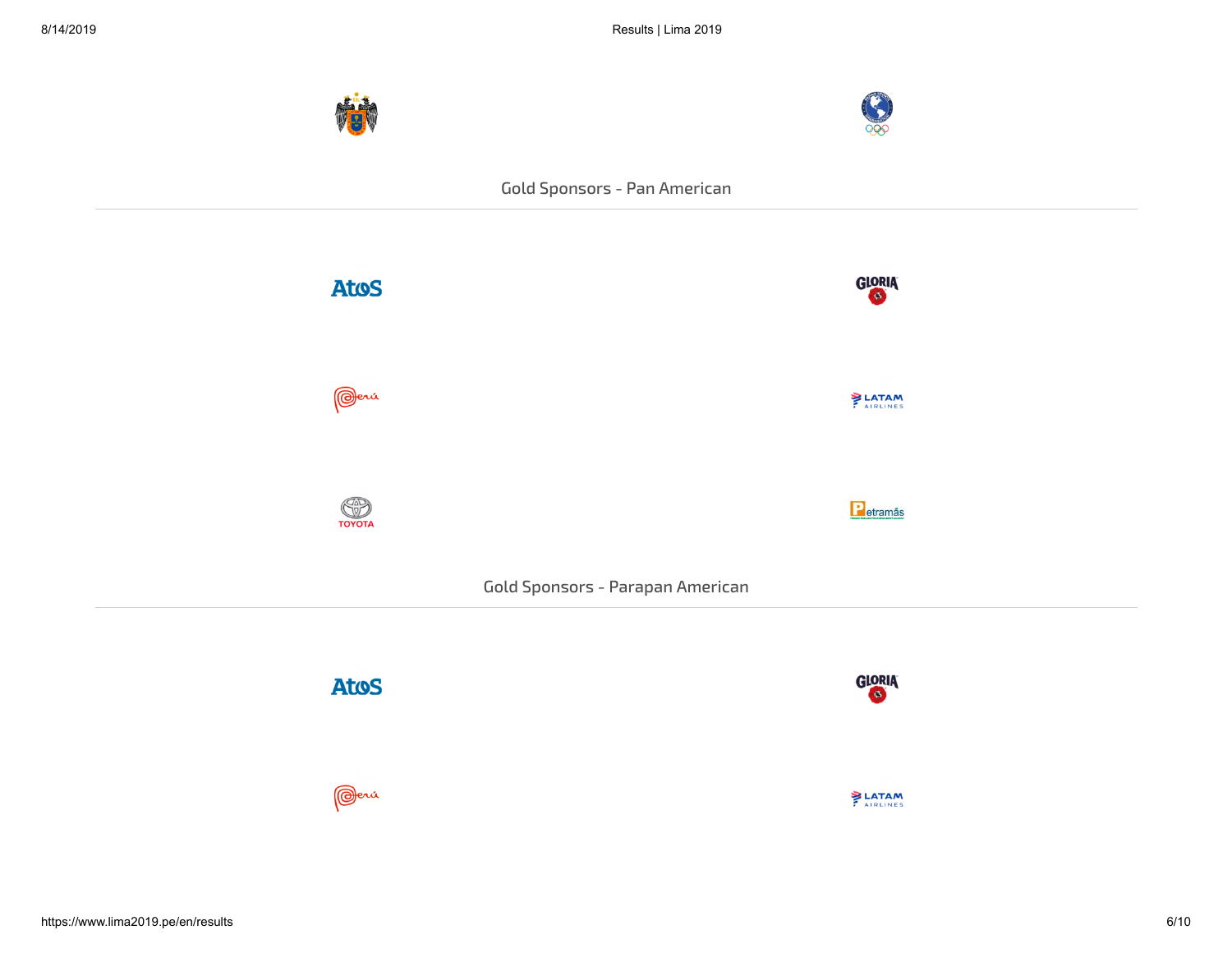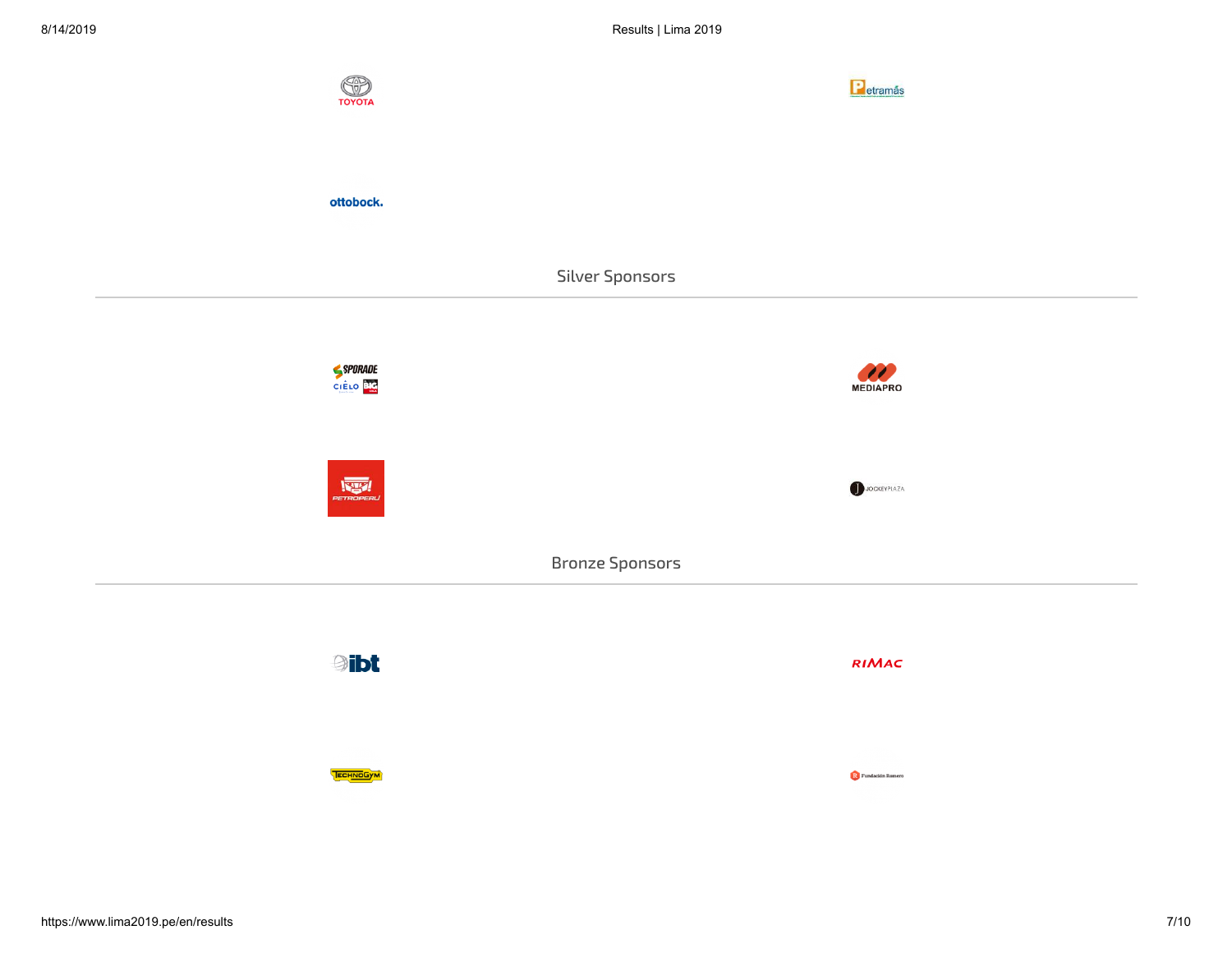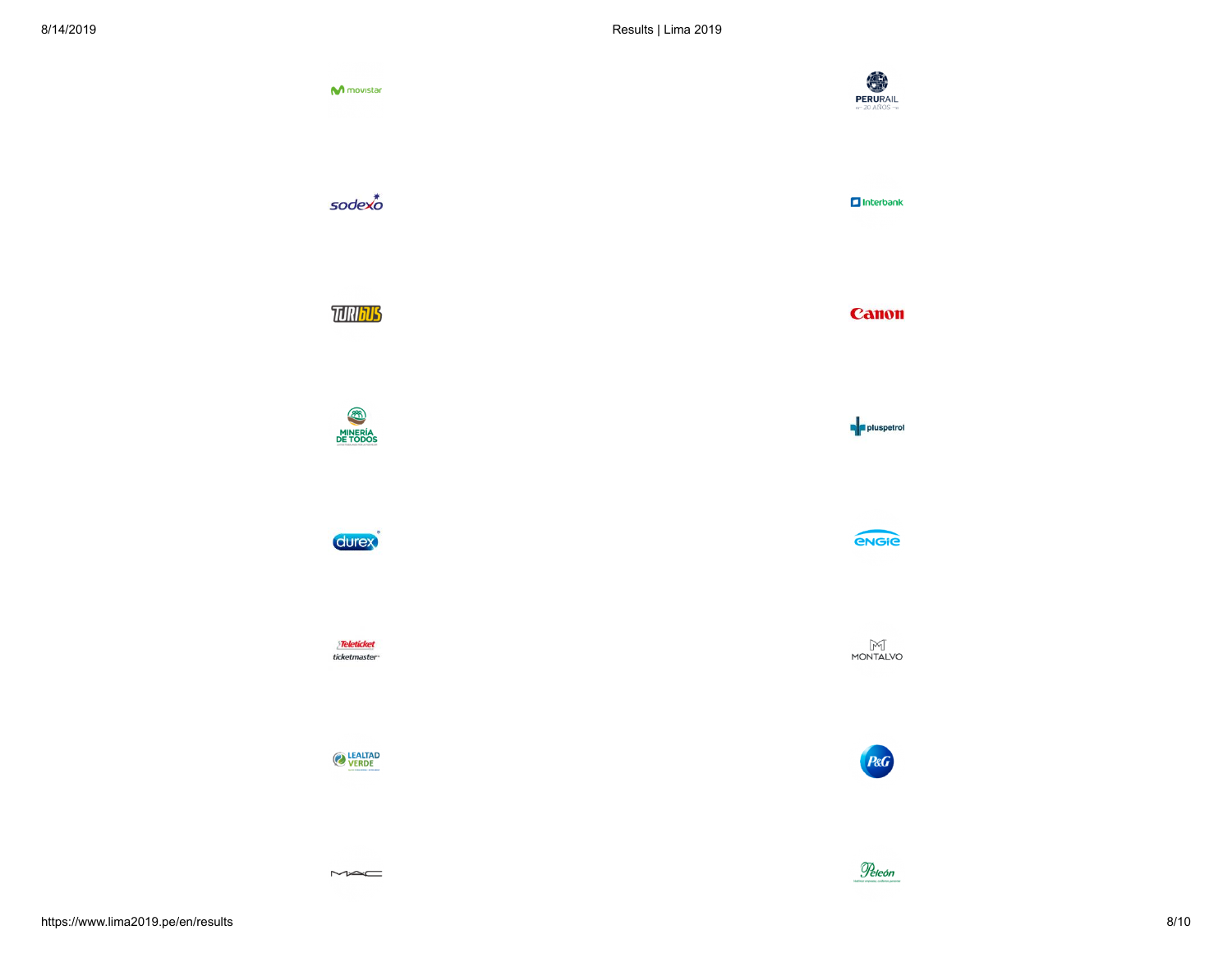|                                    | <b>DOLPHIN</b>      |                      |          |  |
|------------------------------------|---------------------|----------------------|----------|--|
|                                    |                     | Friends of the Games |          |  |
|                                    | VENCEDOR            |                      | SHIMANO  |  |
|                                    | Crafts Council Peru |                      | FAST     |  |
|                                    | SERNANP             |                      | (celepsa |  |
|                                    | farcomar            |                      |          |  |
| The games $\rightarrow$            |                     |                      |          |  |
| Press Operations $\quad \rangle$   |                     |                      |          |  |
| Lima 2019 $\rightarrow$            |                     |                      |          |  |
| https://www.lima2019.pe/en/results |                     |                      |          |  |